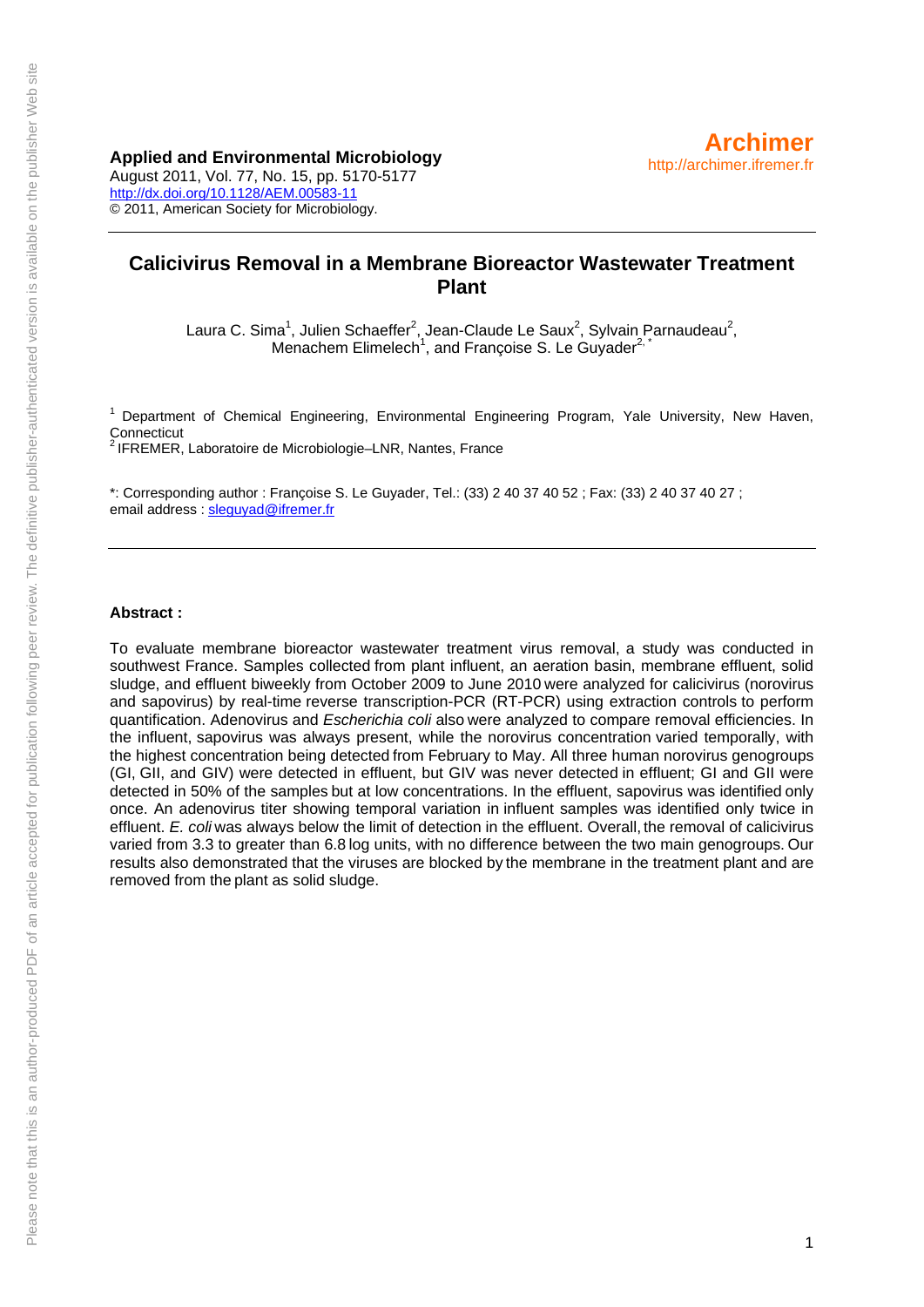# **1. Introduction**

Membrane bioreactors (MBRs) combine biological processes with membrane filtration for wastewater treatment. Specifically, MBR plants filter activated sludge through microporous membranes, eliminating the sedimentation step necessary for conventional wastewater treatment (17, 26). MBR plants are significantly more compact, require less frequent monitoring, and are more customizable (due to the modular design of membrane filters) than conventional treatment systems. As the membrane market matures and costs continue to decline, the market for MBR is expected to grow quickly in the next few years (27). Given the possibilities for enhanced viral removal, MBR may be a good alternative to conventional wastewater treatment to prevent viral contamination of surface waters. In order to weigh the benefit of MBR and other treatment systems, it is crucial that the capacity of these systems to remove a wide range of viruses be well understood. Specifically, it is important to study viruses most often associated with contaminated waterborne disease.

Norovirus, a member of the Caliciviridae family, is the leading cause of acute viral gastroenteritis in humans worldwide. Caliciviruses are small (27-35 nm in diameter), nonenveloped, icosahedral viruses with positive-sense, single-stranded RNA genomes (7.4 to 8.3 kb in size) (8). This family is divided into different genera, two of which infect humans: norovirus (NoV) and sapovirus (SaV). Both NoV and SaV are genetically diverse, and divided into five genogroups (G). For NoV, three genogroups (GI, II and IV) infect humans (2) while for SaV, all genogroups infect humans except GIII (11). These viruses are shed at high titer (up to 1011 particles/g) in feces during the acute phase of the disease and up to three weeks after symptoms have subsided (3). Shedding in asymptomatic, infected individuals has also been observed (3). As a consequence, these viruses are detected in high titer in human sewage (14, 19, 48).

Both NoV and SaV are transmitted via the fecal-oral route and cause foodborne and family- and community-wide outbreaks, mainly during winter months (7). If wastewater treatment is not efficient, these viruses can persist for a long time in the environment and may contaminate coastal or surface waters as they are very resistant. Recent data demonstrated that 58% of foodborne illnesses in the U.S. are caused by NoV (41), with contamination occurring most often during food production, resulting from the use of insufficiently treated water. Links between sewage, incorrectly treated waters, and food contamination are difficult to prove (9, 22, 37), but have been clearly demonstrated for many shellfish-borne outbreaks (30).

 Effective wastewater treatment can thus limit the spread of calicivirus through food consumption (31). Conventional wastewater treatment, designed with bacterial elimination in mind, is not optimal for viral elimination. Caliciviruses have been previously detected in wastewater treatment plant effluent (5, 15, 19, 21, 28,47). Although the removal of pathogenic bacteria by MBR plants is well-documented (26), the removal of viruses, caliciviruses in particular, is far from being understood. Thus far, studies of bacteriophage MS-2 (43) and Qb (20) have shown that these particles are removed to a greater extent by MBR than by conventional plants. We previously demonstrated that breakthrough of NoV occurred less frequently in MBR plants than in other wastewater treatment systems, though MBR treatment does not offer an 'absolute' barrier for viruses (5).

We are aware of only one other study to date that investigates the mechanism of removal of human pathogenic viruses (adenovirus, enterovirus and NoV GII) in a municipal-scale MBR plant (23, 44). To further investigate this technology in a full-scale plant, we studied calicivirus removal by detecting NoVs (GI, GII, and GIV) and SaVs using real-time RT-PCR (rRT-PCR).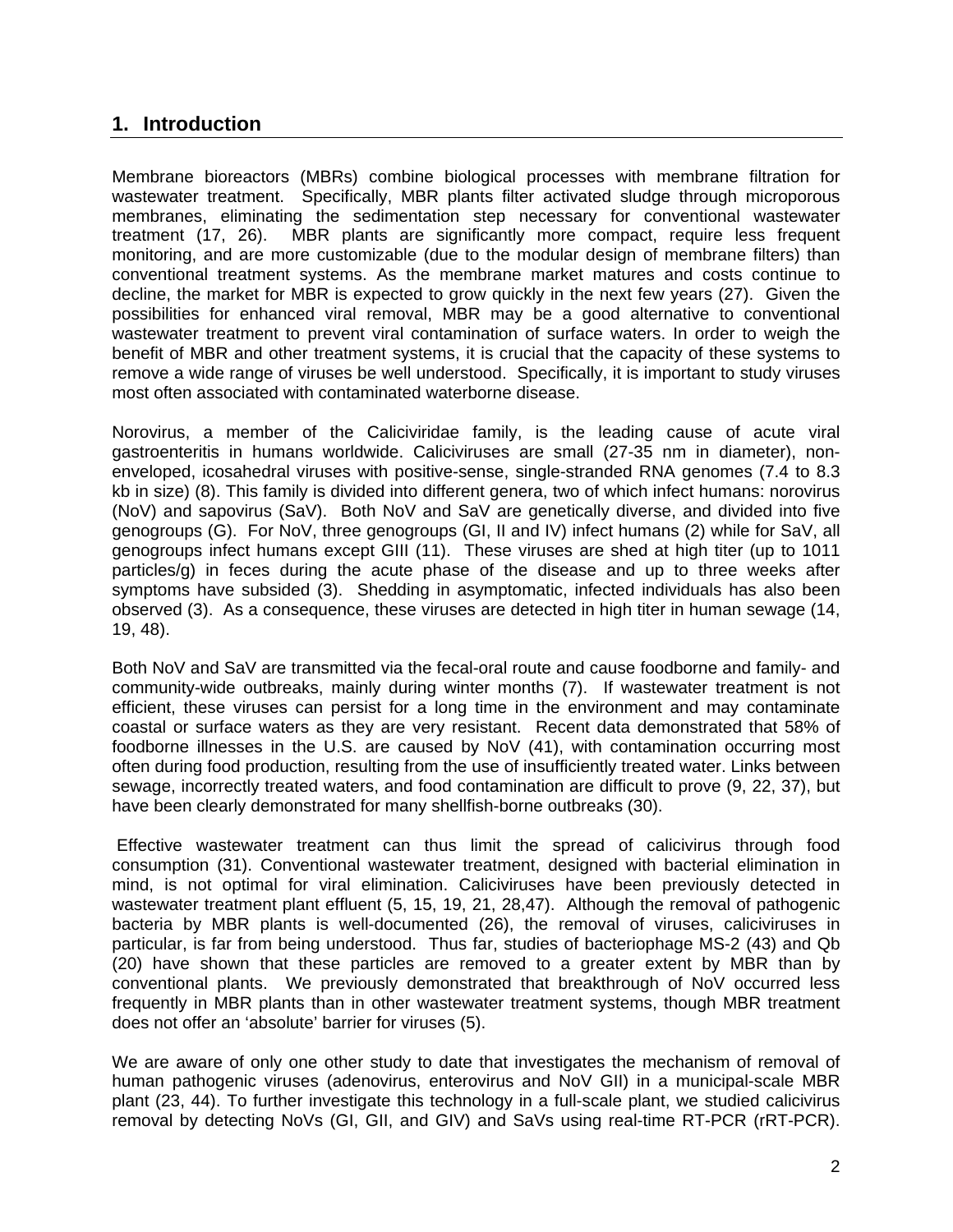The use of quality controls allowed us to quantify viral particles and, thus, to evaluate the MBR removal of calicivirus in comparison to that of *E. coli* and adenovirus.

# **2. Materials and methods**

**Sample collection**: Samples (2 L water and 100 g sludge) were collected from a municipal MBR wastewater treatment station located in a seaside-community in northwestern France. The facility, constructed in 2007 to treat water for a population of 60,000, utilizes parallel-panel submerged KUBOTA membranes (0.45 µm), to filter water post-bacterial treatment (Fig.1). Membranes are cleaned both passively (via the movement of bubbles in the aeration basin and intermittent operation of outflow pumps), and actively (via periodic counter-washing and biyearly carboxylic acid wash) to ensure that operation is optimal. During the period of our study, flow of water through the plant was  $270 \pm 40$  cubic meters per hour.

All samples were collected on a bi-monthly basis. We collected 24-hour composite samples of influent (post-degreasing) and effluent waters from automatic samplers, and influent from the day prior (Fig1-A, E). Grab samples were collected from the aeration basin (Fig 1-B), the effluent of two membranes operating in parallel in a module (Fig 1-C, D), and a solid sludge (post-centrifugation) collection basin (Fig 1-F). Samples were transported on ice to the laboratory within 3 hours of collection, and processed rapidly or frozen (-20 °C). One hundredmilliliter samples of influent and effluent were collected for *E. coli* detection, using cultivation in liquid media (NF EN ISO 9308-3 (T90-433)), beginning in December.

**Sample processing**: Forty-milliliter influent and aeration basin samples were directly analyzed. Membrane and effluent samples were concentrated from 1 L to 40 mL using ultrafiltration cassettes (Vivaflow 50, Sartorius). Solid sludge (5 g) samples were mixed with 40 mL of 10% Beef Extract with a pH of 9 (Sigma-Aldrich, St Quentin, France), vortexed at maximum speed for 20 seconds, and gently rocked for 1 hour at  $4^{\circ}$  C to elute viruses from the solid. After centrifugation for 1.5 hours at 5,000 *x g* and 4 °C, the supernatant was recovered. Each sample was then adjusted to a total volume of 40 mL and a pH of 7.2 (32).

All samples (40 mL liquid) were inoculated with 106 genomic copies of mengovirus (Mg) (kindly provided by A. Bosch, University of Barcelona, Spain). Samples were then mixed with 10 mL of a 50% polyethylene glycol 6000 (PEG 6000) solution (Sigma-Aldrich, St Quentin, France) and rocked overnight at 4 °C. After centrifugation for 1.5 h at 1,500 *x g*, supernatants were discarded and the PEG pellet collected for nucleic acid (NA) extraction.

**Nucleic acid extraction**: Viral NAs were extracted using a NucliSens extraction kit (BioMérieux, Lyon France), according to the manufacturer's instructions with minor modifications (25). PEG pellets were suspended in RNAse free water (1 mL), mixed with lysis buffer (2 mL) and incubated for 30 min at 56° C in a water bath. After a brief centrifugation to eliminate particles (if the sample contained a high level of suspended solids at onset), 50 µL of paramagnetic silica was added to each tube. Tubes were then incubated for 10 min at room temperature. A magnetic ramp was used to complete all wash steps. At this point, NAs were eluted from paramagnetic silica into 100-µL elution buffer (BioMérieux, Lyon, France). Twenty units of RNase inhibitor (Invitrogen) were added, and NAs were either directly analyzed or frozen.

**Real-time RT-PCR and PCR detection**: All amplification for the RNA-viruses was carried out using the Ultrasens QRT-PCR kit (Invitrogen, France) using previously published cycling conditions, primers, and probes for NoV (25, 46), SaV (35), and Mg (38). Adenovirus was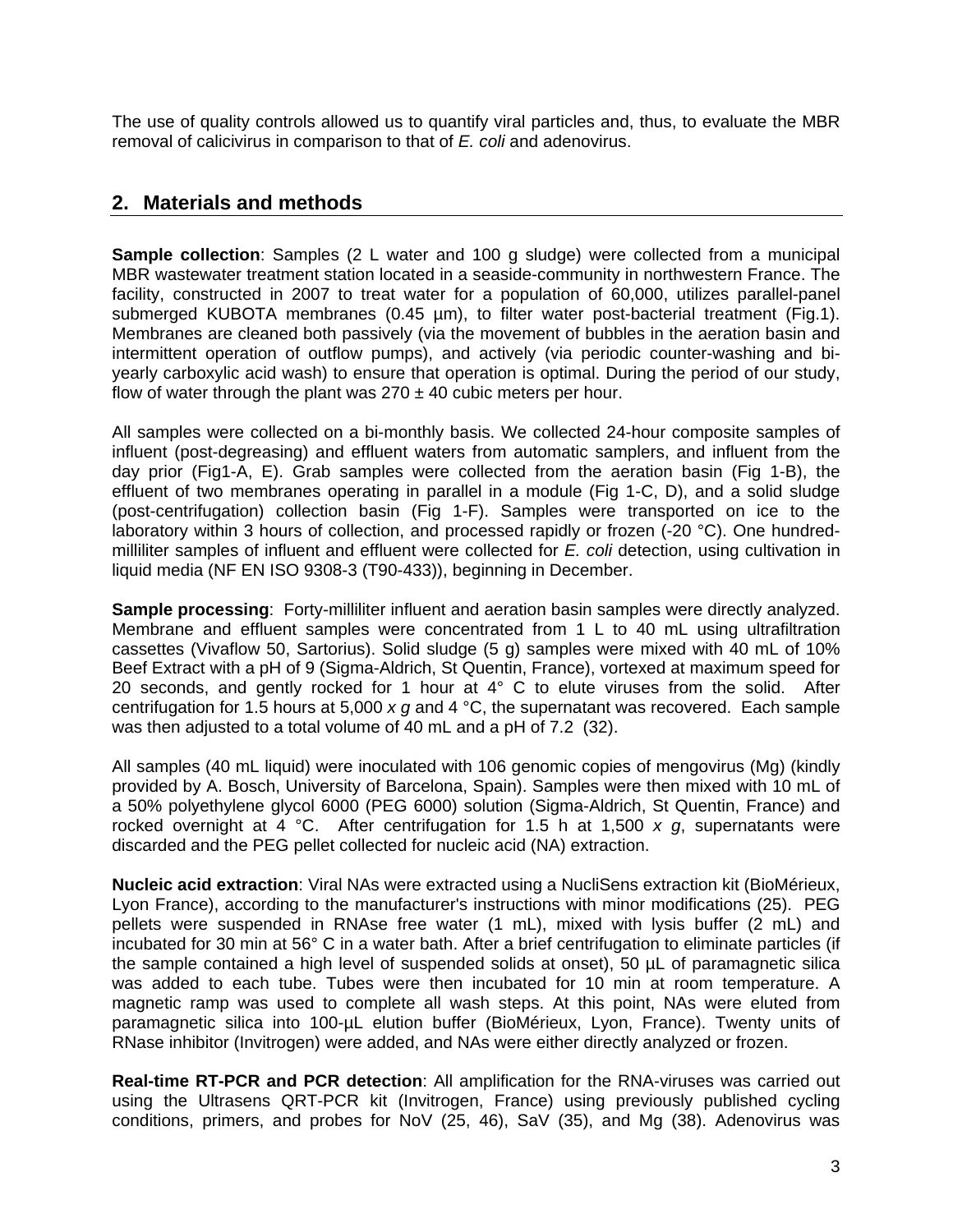detected with a probe-based, commercially available kit (CEERAM-tool®, la Chapelle sur Erdre, France). Amplifications were performed on undiluted extracts in triplicate or ten-fold diluted extracts in duplicate and 100-fold diluted NA. Two negative controls (RNAse free water) were included in each amplification series. Precautions, such as isolated rooms for various steps and the usage of filter tips, were taken to prevent false positive results.

 $r$ **RT-PCR controls and quantification**: The cycle threshold  $(C_T)$  was defined as the cycle at which a significant increase in fluorescence occurred (i.e. when fluorescence became distinguishable from the background). Only samples for which wells yield a  $C<sub>T</sub>$  value < 41 -the quantification threshold  $(Q_T)$ -are included in the quantitative analysis.

*Extraction efficiency*: After extraction of samples seeded with the mengovirus, undiluted and ten-fold diluted extracts were subjected to rRT-PCR for Mg. The  $C<sub>T</sub>$  value of the sample was compared to the  $C<sub>T</sub>$  value of the positive control used in the extraction series, and to a standard curve made by end-point dilution. This difference  $(\Delta C_T)$  was used to determine the extraction efficiency, using the equation 100e- $0.6978\text{AC}$ <sub>T</sub> and expressed in % for each sample (25).

*Quantification*: Absence of inhibitors was verified for each sample by comparing  $C<sub>T</sub>$  values for undiluted and 10-fold diluted extracts. Mean  $C<sub>T</sub>$  value was calculated for each sample. The number of RNA copies in each positive sample was estimated by comparing the  $C_T$  value to standard curves based on in vitro transcription plasmids containing nucleotides 146 to 6935 of the Norwalk virus (Genbank M87661), nucleotides 4191 to 5863 of the Houston virus (Genbank EU310927), nucleotides 667 to 967 of the Fort Lauderdale virus (Genbank AF414426.1), or nucleotides 5073 to 5373 of the sapovirus Mc114 GI (Genbank AY237422.3). The final concentration was then adjusted based on the volume of nucleic acids analyzed and extraction efficiency, and was reported per L or g (5).

For AdV, as no standard curve was available, samples were compared based on  $C_T$  values. The mean  $C_T$  value (m $C_T$ ) and standard deviation (SD) of all positive samples were calculated. A score of '1' was attributed to all positive samples with  $C_T$  value >  $mC_T + SD$ , '2' to those with a  $C_T$  value  $mC_T < C_T < mC_T + SD$ , '3' to those with a  $C_T$  value  $mC_T - SD < C_T < mC_T$ , and '4' to those with a  $C_T$  value  $\lt mC_T - SD$ .

**Statistical analysis**: Data management and descriptive analyses were performed using the software suite SAS Version 8.2 (SAS Institute Inc., Cary, North Carolina, USA). Pearson Product Moment Correlation was used to calculate the degree of relationship between NoV GI and GII titers using the same software.

# **3. Results**

Wastewater treated by the plant was of neutral pH (range 6.5-7.5) and had a fairly constant temperature (12-16 °C). Conductivity varied widely, from 637 to 4400 us/cm. Though dissolved oxygen and mixed liquor suspended solid concentrations fluctuated slightly in the aeration basin (9-23 mg/L and 6-10.3 g/L respectively), but both were kept within a reasonable range.

A total of 108 samples, including 31 daily composite influent, 15 grab aeration basin, 32 grab membrane effluent, 16 daily composite effluent, and 12 solid sludge samples, were collected and analyzed from mid-October 2009 to June 2010. Based on total volume or mass analyzed, detection limit varied from 100 to 250 genomic copies per L (dotted lines on figures) or 2 x 10<sup>4</sup> genomic copies per kg for sludge samples. Extraction efficiency, as measured using Mg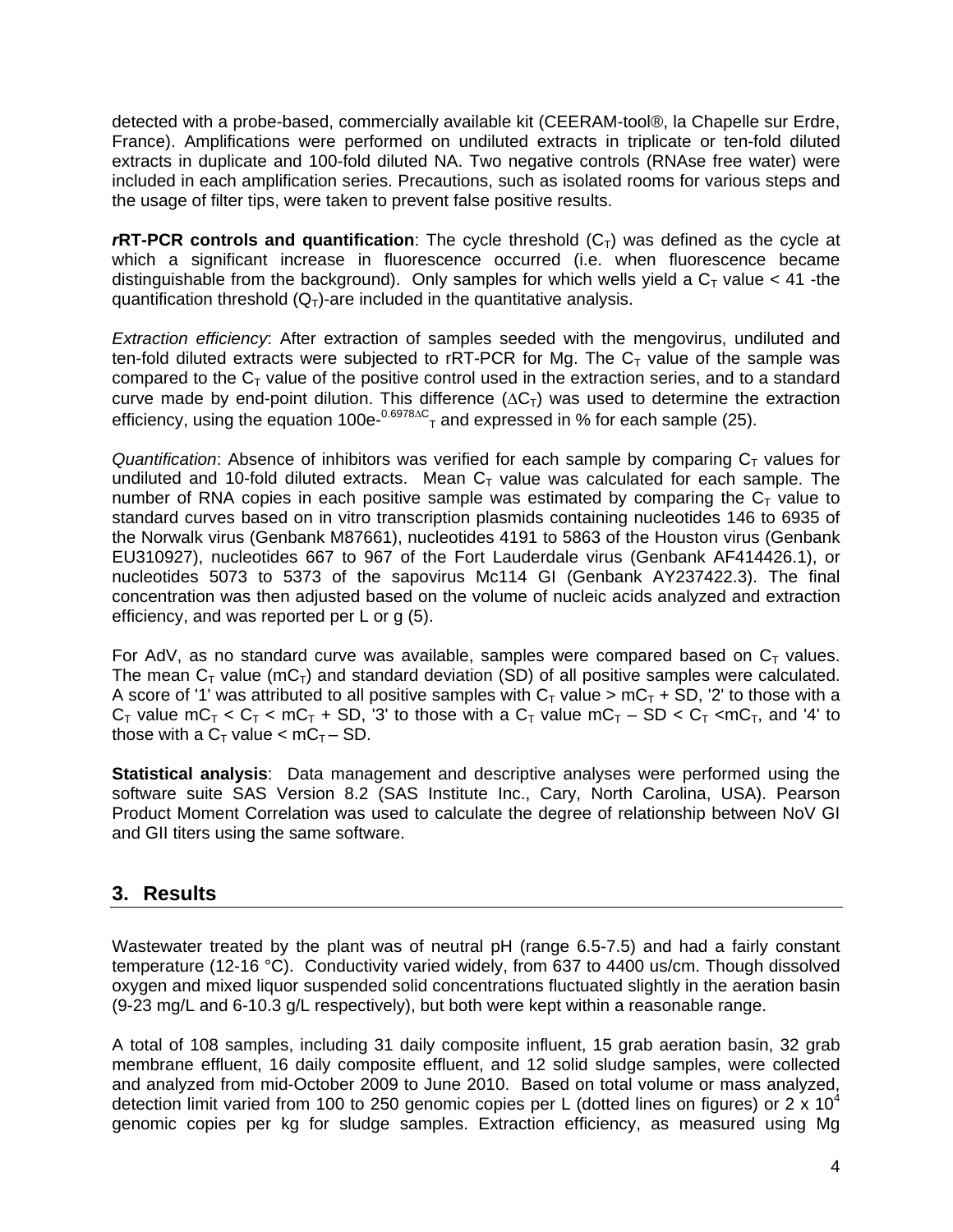controls, varied by sample-type and week (Table 1). The worst results were obtained for the aeration basin and sludge samples: all samples presented extraction efficiencies less than 10%. Mg extraction efficiency was not taken into account to calculate viral concentrations for aeration basin and sludge samples, because low extraction efficiency may result in artificially high viral titers (38). Also, these concentrations were not compared directly with other sample-types. Only six influent samples were below 1%. All but one of the membrane effluent samples were above 10%, and all plant effluent samples were above 10% efficiency.

**Microbiological treatment efficacy**: To evaluate microbial elimination efficiency, influent and effluent samples were analyzed for NoV, SaV, adenovirus and E. coli. To take into account the 20-hour residence time in the plant, considering that our collection was in the morning, influent samples were taken the day of sampling and the day prior. As influent concentrations on the day of and day prior to sampling varied by less than one-half log, values were averaged for the purpose of data analysis.

The first influent samples were negative for NoV. Concentration increased during the first three months (until February) to reach a concentration of about  $10^8$  genome copies/L. This concentration remained fairly stable for the next three months, and was followed by a decrease from May to June (Fig. 2-A). Such variations were not observed in the effluent samples, where concentration varied from less than  $10^2$  to  $10^3$  genome copies/L. SaV were readily detected in influent samples and did not show clear variations during the period of the study (Fig. 2-B). An average concentration of between 10<sup>3</sup> and 10<sup>4</sup> genome copies/L was detected with some erratic variations, especially at the end of the study (April, May). Only one effluent sample was above the detection limit.

AdV was analyzed semiquantitatively, based on CT value results (Fig. 2-C). During the first few months of the study, an increase in AdV concentration was detected. From February to June, we observed a plateau, similar to that of NoV. Unlike NoV, in the effluent, AdV was only detected twice. *E. coli* concentration was reduced significantly between influent and effluent, such that effluent concentration was typically below the detection limit of the method.

Removal efficiencies were calculated for each pathogen studied per week (Table 2). For *E. coli*, at least 5 log removals were achieved for all samples. Removal efficiency varied from 2 to 6 log units for calicivirus. There is no temporal variation in the effluent similar to that observed in the influent. In other words, the value and appearance of positive effluent was sporadic. We did not find more positive effluent samples on days when influent titer was high than on days when influent titer was minimal. Given our data, it is difficult to calculate an exact log removal or demonstrate that, in this plant, virus effluent concentration is dependent on virus influent concentration.

**NoV GI, GII, and GIV detection and quantification**: NoV GI was detected in 28/31 of the daily mean influent samples, 14/15 of the aeration basin samples, 14/32 of the spontaneous membrane effluent samples, 6/16 of the effluent samples (Fig. 3), and 9/12 of the sludge samples collected (Table 3). NoV GII was detected in 26/31 of the daily mean influent samples, 15/15 of the aeration basin samples, 10/32 of the spontaneous membrane output samples, 8/16 of the total effluent samples, and 9/12 of the sludge samples collected. NoV GIV, analyzed only in influent and effluent samples, was detected in 6/16 of the daily mean influent samples and 0/16 of the effluent samples. No significant difference in the appearance of genotypes GI or GII in untreated sewage samples was observed (Pearson's Correlation of 0.85) (Fig. 3-A). The first sample, collected in late October, was under the limit of sensitivity of the method for all three genogroups searched. However, within one month,  $10^{5.4}$ genome copies/L of NoV GI, GII, and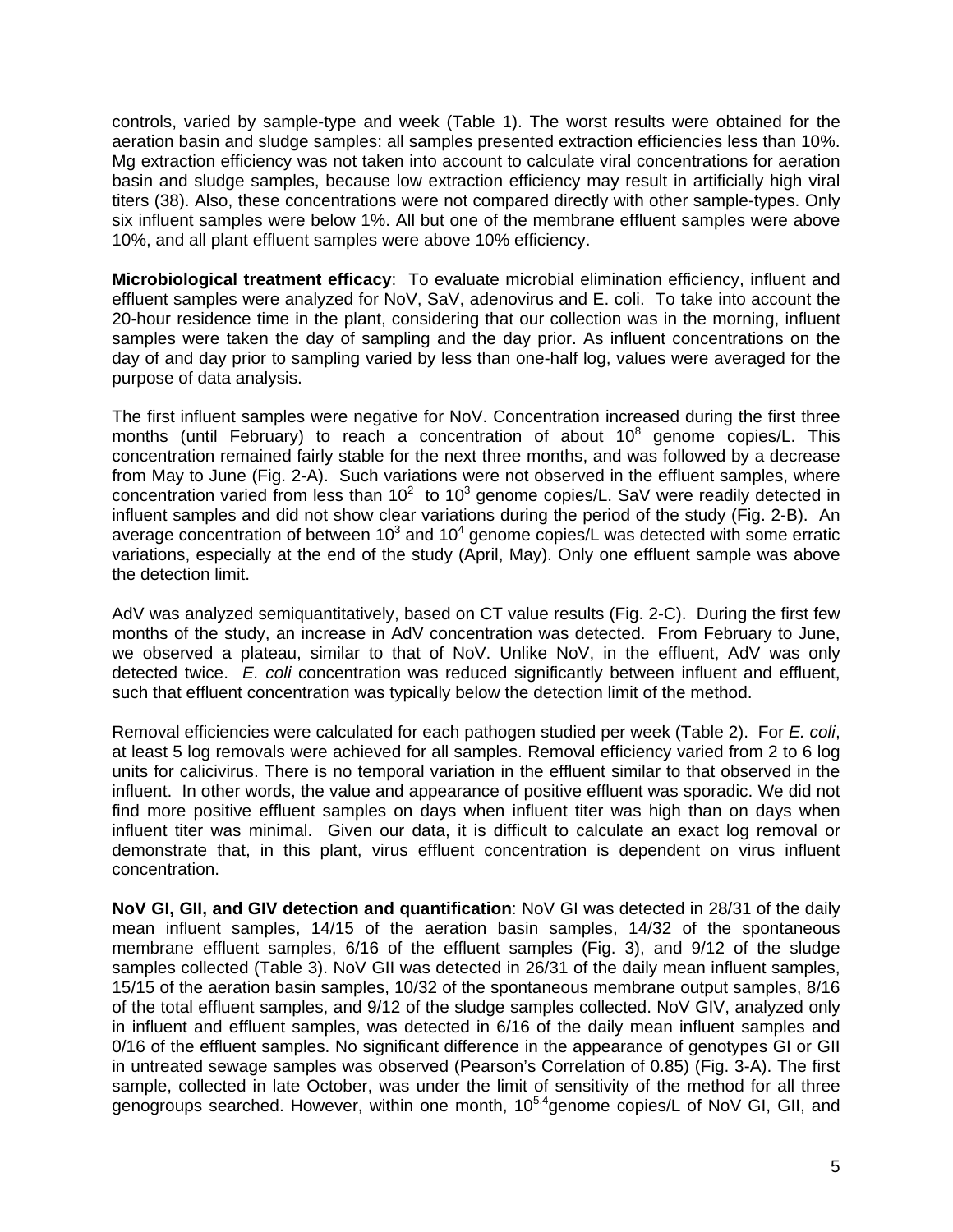GIV were detected and concentration increased until February. From February to May, concentrations were all in the same range and began to decrease. GIV NoV followed the same tendency, but at lower concentrations (Fig3-A). On June 16th, all three genogroups were below the detection limit and could not be detected.

Samples collected in the aeration basin followed a similar trend, with an increase in concentration observed from October to February (Fig. 3-B), reaching a plateau at about 108.5 genome copies per liter. Viral titer remained high in the aeration basin up to the final day of sample collection. As in the influent, the presence of NoV GI and GII in this basin was highly correlated (Pearson's Correlation of 0.91).

Two membranes operated in parallel; data shown in Fig 3-C represents the average values of samples collected for each membrane. Overall, NoV GI and GII concentrations were always close to the detection limit. However, on November 10th, high concentrations of both genogroups were detected in the sample collected from both membranes of the module. The presence of GI and GII in these samples, although sporadic, was correlated (Pearson's Correlation of 0.87). Finally, effluent samples displayed low concentrations of all viruses with no difference observed within genogroups (except NoV GIV, which was always below the limit of detection).

NoV were detected in sludge samples: 10/12 were positive for NoV GI and 9/12 for NoV GII. All samples were below detection limit at the beginning of the study, with a sharp increase in concentration observed after December, three to four weeks after increased concentrations were observed in influent samples. Beginning in January, detected concentrations were all within the same range until the end of the study. No difference was observed in the presence and titer of NoV GI and GII (Pearson's Correlation of 0.96) in the sludge.

# **4. Discussion**

This study monitored the presence and removal of caliciviruses in MBR during a winter-time gastroenteritis epidemic outbreak in France. Sample collection began in November, prior to the onset of this epidemic, and ceased in June, after the epidemic had subsided ([www.websenti.u707.jussieu.fr/sentiweb\)](http://www.websenti.u707.jussieu.fr/sentiweb). Variations in influent NoV titers, plant residence times, and flow rates due to frequent and intense winter-time storm events, contribute to variability in NoV log-removal (34). Considering the frequency of rain at our study site, we sought to overcome this variability by collecting 'representative' water from auto-samplers. NoV titers in the influent samples collected on the day of and day prior to sampling differed by less than one-half log, confirming the adequacy of auto-samplers in collecting representative samples and overcoming temporal variability.

Quantifying viral genomes in environmental matrices is complicated because of the presence of a number of compounds that may prevent efficient NA-extraction and inhibit amplification during RT or PCR reactions (4). The use of quality control steps, such as the measurement of extraction efficiency and comparison of series dilutions to examine the effect of inhibition in compounds, is necessary in order to be confident in the validity of results (10, 19, 38). In this work, more than 65% of water samples displayed a good extraction efficiency (>10%). Good Mg recovery was achieved in all but one of the membrane effluent samples, demonstrating an improvement from our previous protocol (5). Such improvement may be due to the simplification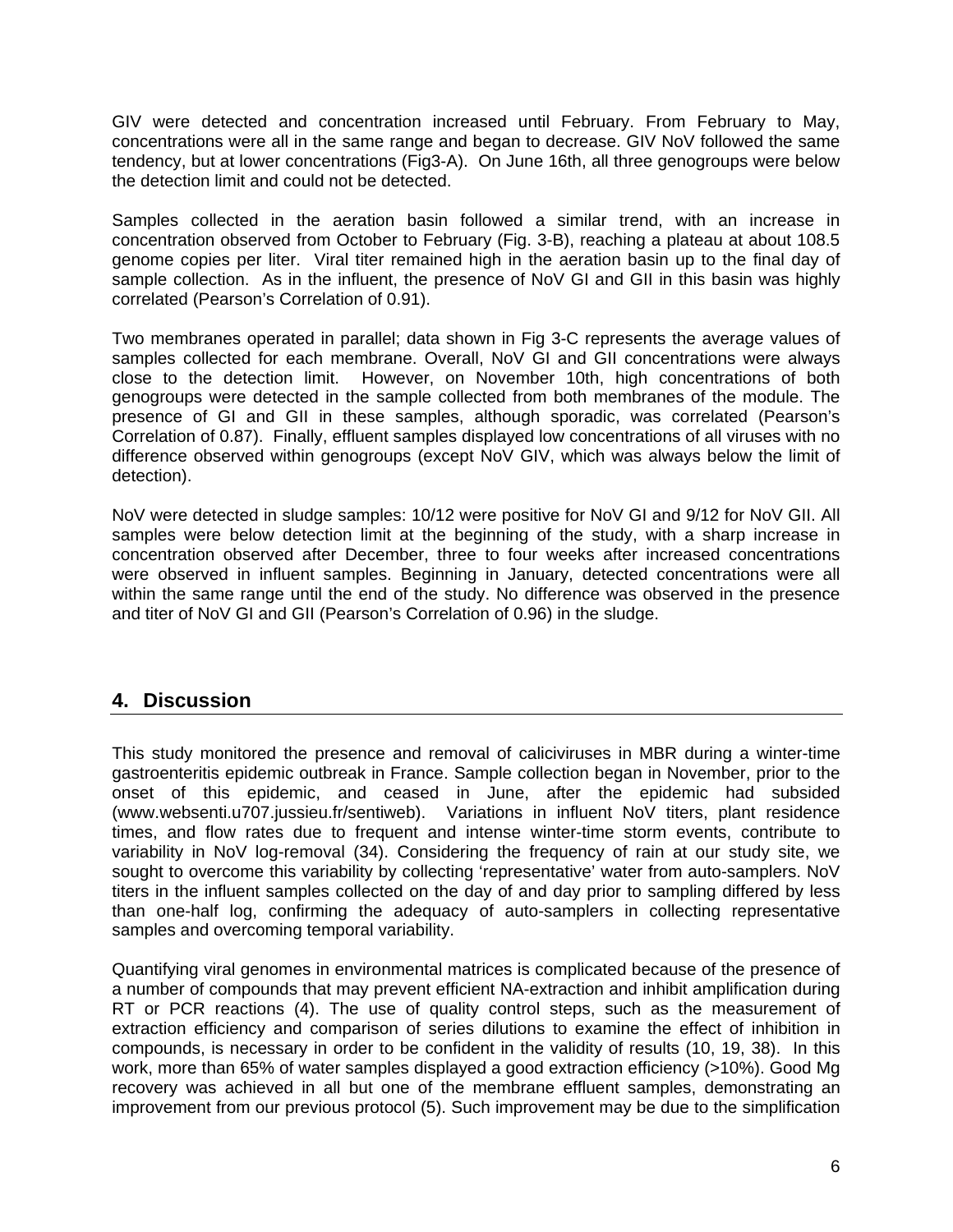of the NA-extraction protocol. The NucliSens kit is simple to use, increases the global recovery of the viral NA, and may prevent some RNA degradation during the purification step (25). Furthermore, all NA extracts were amplified undiluted and diluted (up to 100-fold) to verify the minimal impact of inhibitory compounds in our detection, which could influence subsequent quantification. These quality control steps, as well as good laboratory practices, allow us to be confident in the results presented here.

To be able to quantify viral removal by the MBR plant, we first examined the presence of SaV, NoV, and AdV in untreated wastewater (the influent). SaV was always detected in raw sewage samples during the length of the study at a stable and relatively high titer of 103 and 105 genome copies/L. Studies report similar prevalence with different concentrations around the world (12-15, 39). This confirms recent data showing that SaV is circulating in European (1, 16, 45) wastewaters. More data from clinical cases would improve our ability to interpret this data. Unlike SaV, the presence of NoV GI and GII showed seasonal variability. Some samples, at the beginning and end of our study, were below our detection limit, suggesting a lower input of virus by local population. Similar observations have been reported in other studies (5, 33). Differences may be explained by a number of factors, such as: the year, the location of the study, PCR cycling conditions, and primers and probes used for detection (15, 44, 48). The presence of NoV GIV in wastewater is less well understood than that of GI and GII, although it has been confirmed previously (21, 24, 48). Though others have identified NoV GIV in Italian wastewater (21, 24), no quantification of this genogroup has been reported in Europe. NoV GIV concentrations were quite erratic but followed the tendency of the two other genogroups, suggesting that this virus, like NoV GI and GII, is more frequent during the winter. Further monitoring of GIV in environmental samples would allow for more definitive conclusions.

Nearly all (15/16) of the influent samples were positive for AdV. This was to be expected, given its use as a viral indicator in other studies (18, 42). Although AdV concentration was not quantified, it is interesting to note that qualitative AdV data shows a trend similar to NoV. This is surprising given the stability of AdV concentration in a previous study that compared NoV to AdV titer in wastewater (19). Quantification of human viral genome in wastewater provides insight, as it reflects the incidence of viruses circulating within the population that may go undetected in clinical cases.

The quantitative approach employed here allows log removal efficiency to be calculated by comparing effluent viral titer to influent titer (36). As anticipated, *E. coli* removal was above 5 log. However, for many weeks, NoV, SaV, and AdV particles were removed so effectively that viral titer was below detection limit in effluent samples, thus preventing us from calculating an exact log removal efficiency. Some weeks, up to 6 log removal was achieved for NoV, higher than that reported for MBR by our group previously (5). The results presented here for a flat sheet Kubota MBR, considered alongside those of 4-log NoV removal reported in hollow fiber Zenon MBR (44), demonstrates that MBR technology removes viruses more effectively than conventional wastewater treatment, regardless of membrane chemistry. Additionally, the removal of SaV is also high, further validating the efficacy of MBR with respect to various viruses. It should be noted that no difference was observed in removal efficiencies of NoV GI and GII. NoV GIV was often below the limit of detection in effluent, making exact calculation of its log-removal difficult. NoV GI and GII correlation is surprising, given results from a previous study in which we found that NoV GI was less effectively removed than NoV GII in most plants, especially in waste stabilization ponds (6). Considering that NoV GI is more often associated with water- or foodborne-transmission than NoV GII (29), it is important to select wastewater treatment technology that is capable of removing all NoV genotypes to an equal extent. MBR, which uses size-exclusion sieving rather than settling for particle removal (26), removes both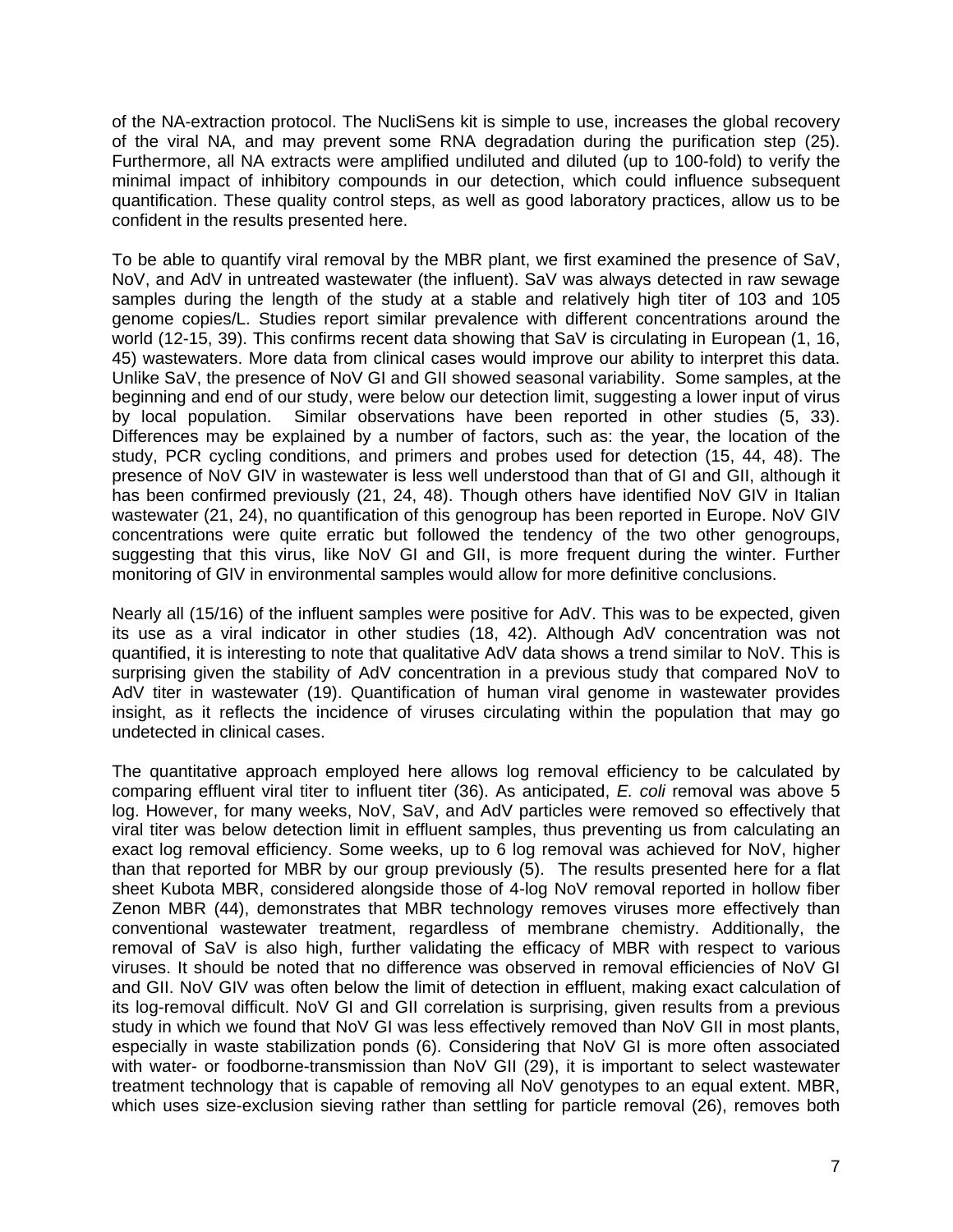genotypes with similar efficacy, and should thus be the preferred technology for NoV removal. Another group argued that AdV removal by MBR is predictive of that of NoV (23, 44). We compared AdV to NoV to evaluate whether its larger size makes a difference in membrane elimination. As AdV quantification was not possible and different detection assays were used, precise comparison was not possible. Nevertheless, AdV acts more as E. coli in terms of removal. This confirms that, in order to evaluate human sewage impact in the environment, NoV is the best target, given its very small size, resistance, and frequent detection in human excreta.

To further examine removal mechanisms, aeration basin contents, membrane effluent, and solid sludge were all analyzed for NoV GI and GII. We can deduce that, to some extent, viruses are being reduced or degraded in the aerobic basin, as we found no 'build-up' of NoV during the long, 20- to 30-day sludge residence time. However, this breakdown, if it does occur, plays a minor role in the total log reduction capacity of the plant, as the NoV quantity reported for the aeration basin is similar to that of the influent. Low extraction efficiency of samples from this basin makes it difficult to calculate a mass-balance, which would be necessary to validate this hypothesis. Further experimentation is necessary before an estimation of NoV removal by activated sludge treatment alone can be validated. Our results contradict with those of another group, which found significant log-reduction of NoV presence by treatment in the aeration basin (44). We anticipate that these differences may be explained by varying sample processing methods. The other group concentrated its aeration basin samples using positive-charged membrane filtration, a method that we found to decrease detection efficacy in samples containing high levels of suspended solids (5).

Elimination of viruses was achieved in the membrane filtration step since almost all membrane effluent samples were below the detection limit. It was only in November, when plant operators reported some issues with membrane integrity within the module, that we saw high viral titer in the effluent. Furthermore, temporal trends noted in raw sewage and the aeration basins were not observed in spontaneous membrane effluent, suggesting that the membrane may block the virus, independently of its titer, in the range observed. Evidence suggests that enhanced removal is the result of blockage by a biofilm gel layer formed on the membrane surface (49) rather than norovirus adhesion to larger particles that are filtered by microporous membranes. Indeed, the removal of NoV from activated sludge by a new, (clean, without gel film), 0.45-µm membrane is far less efficient (40). The high correlation of genotypes when breakthrough occurs may also be evidence of the role of a gel film since it has been proven elsewhere that adhesion of NoV to particles varies among genogroups (6). Momentary losses of gel film, in one part of the membrane (due to physical agitation or other processes) may allow passage of small particles through a portion of the membrane, allowing both genotypes to pass. This is especially likely given the small diameter of NoV particles (27-35 nm) in comparison to the pore-size of the membrane (0.4 micrometers). A gel film theory may also explain the sporadic nature of viral passage, and the lack of effluent titer correlation with influent. This is the first work we are aware of that examines viruses in solid sludge produced by a MBR plant and the first to analyze calciviruses in sludge produced by a wastewater treatment station. Sludge analysis presents several difficulties, as viruses need to be eluted and many inhibitors may be present. The viral elution technique we utilized was shown to have enhanced efficiency compared to other elution methods (32). In solid sludge produced by the plant, NoV titer was below the detection limit until the end of December. This is several weeks later than the observed viral titer increase in the raw sewage, corresponding to a 20 to 30 day sludge residence time. On the last day of sampling, virus concentration remained high in the sludge. Though a previous comparative study of viral titer in basins of a MBR plant hypothesized attachment to larger particles and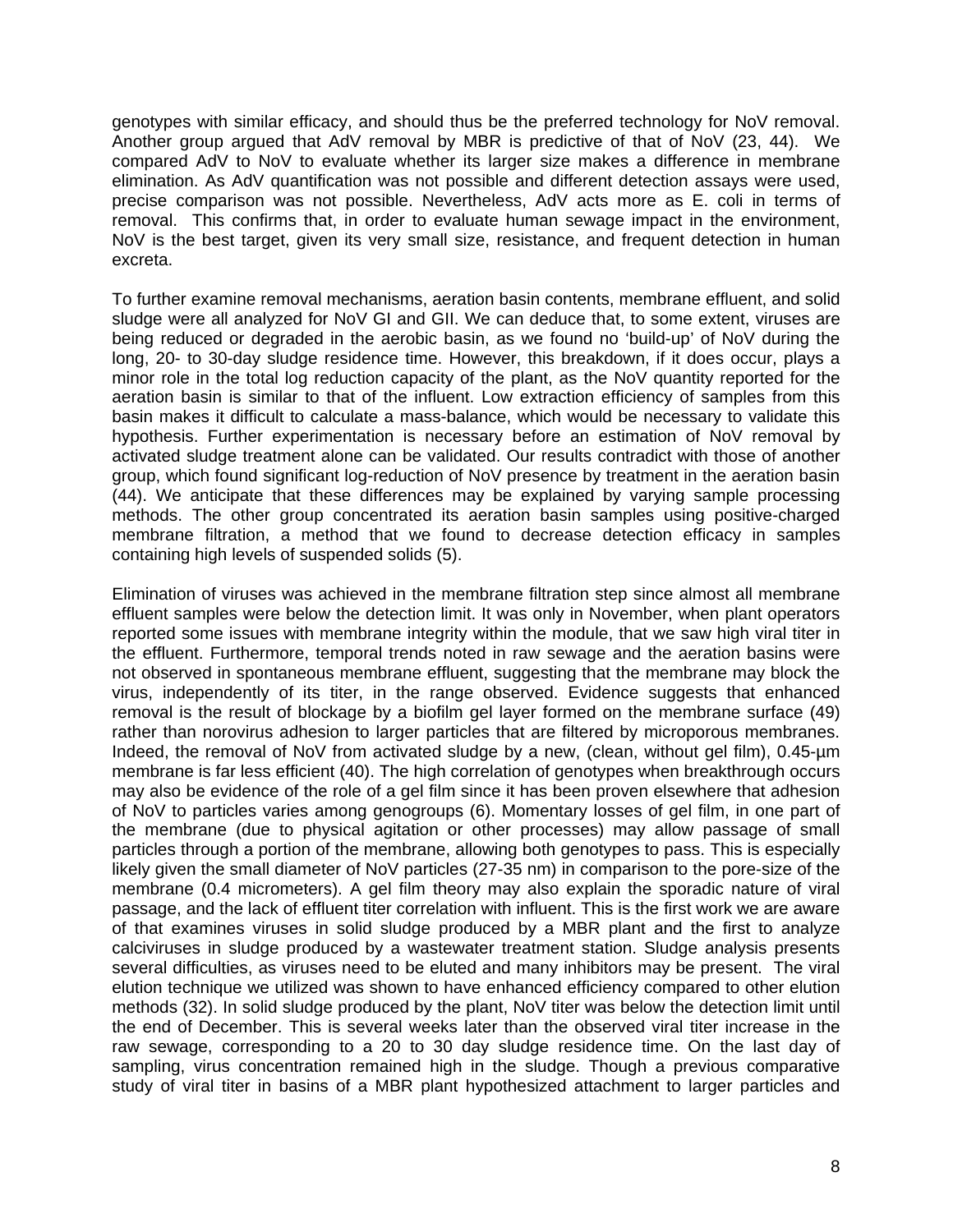removal of viruses as sludge (44), our study is the first to quantify NoV presence in sludge and validate this hypothesis.

Our results demonstrate that viruses are attached to solid particles in the aeration basin, retained by the membrane, and finally, rejected from the plant attached to biosolids. This highlights the importance of proper biosolids treatment prior their use as agricultural fertilizer. These results support mounting evidence that the handling and disinfection of agricultural products is key to preventing the spread of NoV in susceptible populations (31).

As human population and, hence, demand for safe water, increases, effective sewage treatment becomes increasingly important. A range of wastewater treatment technologies is available in addition to conventional systems, including simple (waste stabilization ponds) and modern (membrane bioreactor) systems. We conclude that NoV-removal is high in MBR, and that SaV removal is also effective. Thus, in sensitive areas where increased viral removal is necessary, such as shellfish harvesting sites, MBR should be considered as a more effective alternative to conventional treatment.

## **Acknowledgments**

The authors thank Y. Coquet (SAUR) and all people from the sewage treatment step for their help and data provided. This work was funded by IFREMER (action Virologie) France, and the United States National Science Foundation through a Graduate Research Fellowship for Laura Sima.

### **References**

Amar C.F.L, C. L. East, J. Gray, M. Iturriza-Gomara, E. A. Maclure, J. McLauchlin. 2007. Detection by PCR of eigh groups of enteric pathogens in 4,627 faecal samples: re-eximination of the English case-control infectious intestinal disease study (1993-1996). Eur. J. Clin. Microbiol. Infec. Dis. 26:311-323.

Atmar, R. L. 2010. Noroviruses: state of the art. Food Environ. Virol. 2:117-126.

Atmar, R. L., A. R. Opekum, M. A. Gilger, M. K. Estes, S. E. Crawford, F. H. Neill, and D. Y. Graham. 2008. Norwalk virus shedding after experimental human infection. Emerg. Infect. Dis. 14:1553-1557.

Chandler, D. P. 2002. Advances towards integrated biodetection systems for environmental molecular microbiology. Curr. Iss. Mol. Biol. 4:19-32.

da Silva, A., J-C. Le Saux, S. Parnaudeau, M. Pommepuy, M. Elimelech, and F. S. Le Guyader. 2007. Evaluation of removal of noroviruses during wastewater treatment, using realtime reverse transcription-PCR: different behaviors of genogroups I and II. Appl. Environ. Microbiol. 73:7891-7897.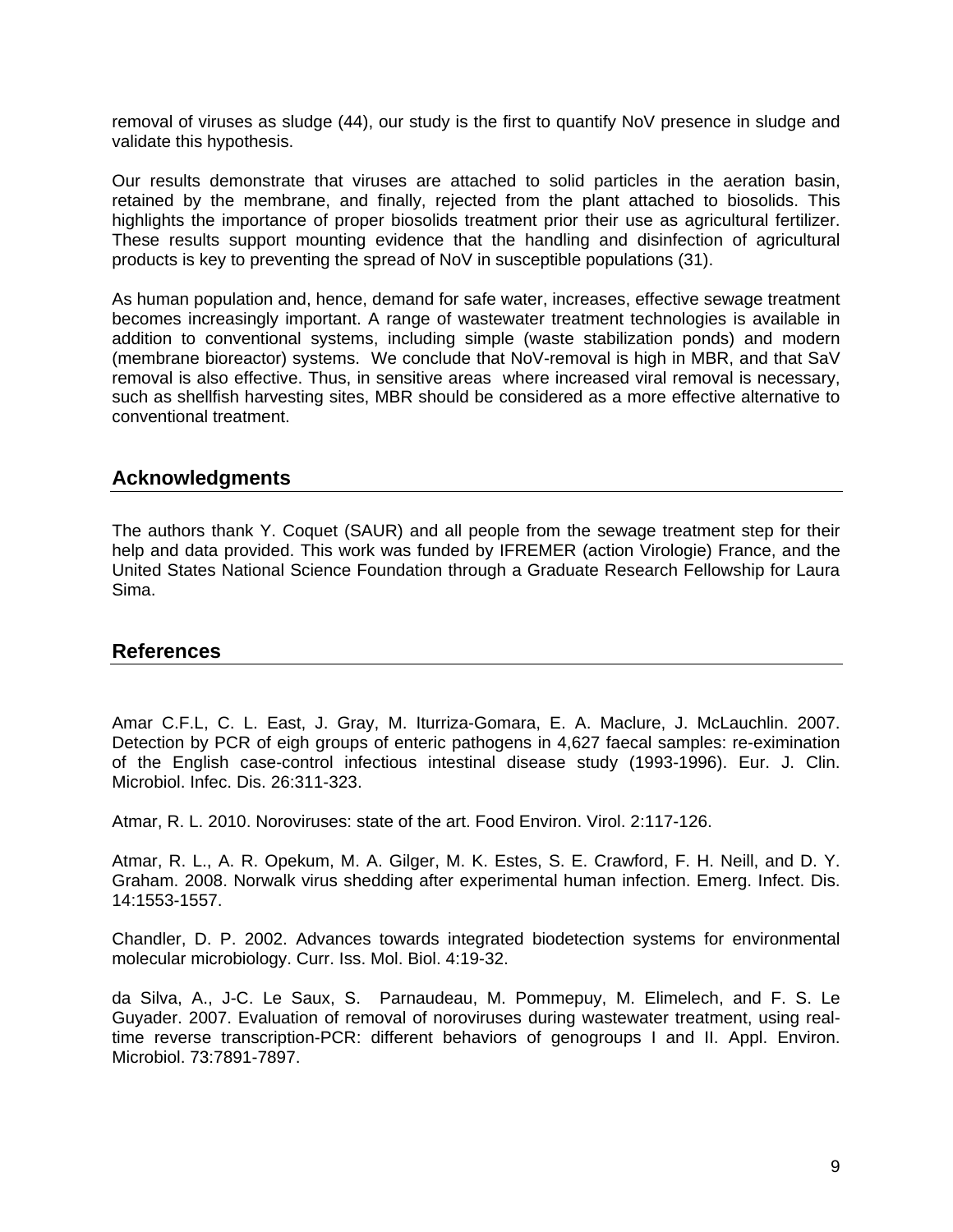da Silva, A., F.S. Le Guyader, J-C. Le Saux, M. Pommepuy, M.A. Montgomery, and M. Elimelech. 2008. Norovirus removal and particle association in a waste stabilisation pond. Environ. Sci. Technol. 42:9151-9157.

Glass, R. I., U. D. Parashar, and M. K. Estes. 2009. Norovirus gastroenteritis. N. Engl. J. Med. 361:1776-85.

Green K.Y. 2007. Caliciviridae: the noroviruses. p 949-980. in: Knipe D.M., Holey P.M. (Eds) Fields Virology. Lippincott Williams and Wilkin, Philadelphia.

Greening, G. E., and S. Wolf. 2010. Calicivirus environmental contamination, p: 25-44. *in*: Caliciviruses, molecular and cellular virology. Hansman G.S., Jiang X.J., Green K.Y (Eds)Caister Academic Press, Norfolk, UK.

Gregory, J. B., R. W. Litaker, and R. T. Noble. 2006. Rapid one-step quantitative reverse transcriptase PCR assay with competitive internal positive control for detection of enteroviruses in environmental samples. Appl. Environ. Microbiol. 72:3960-3967.

Hansman, G.S., T. Oka, K. Katayama, and N. Takeda. 2007. Human sapoviruses: genetic diversity, recombination and classification. Rev. Med. Virol. 17:133-141.

Hansman, G.S., D. Sano, Y. Ueki, T. Imai, T. Oka, K. Katayama, N. Takeda, and T. Omura. 2007. Sapovirus in water, Japan. Emerg. Infect. Dis. 13:133-135.

Haramoto, E., H. Katayama, K. Oguma, H. Yamashita, A. Tajima, H. Nakajima, and S. Ohgaki. 2006. Seasonal profiles of human noroviruses and indicator bacteria in a wastewater treatment plant in Tokyo, Japan. Wat. Sci. Tech. 54:301-308.

Haramoto, E., H. Katayama, C. Phanuwan, and S. Ohgaki. 2008. Quantitative detection of sapoviruses in wastewater and river water in Japan. Let. Appl. Microbiol. 46:408-413.

Iwai, M., S. Hasegawa, M.Obara, K. Nakamura, E. Horimoto, T. Takizawa, T. Kurata, S-I. Sogen, and K. Shiraki. 2009. Continuous presence of noroviruses and sapoviruses in raw sewage reflects infections among inhabitants of Toyoma, Japan (2006 to 2008). Appl. Environ. Microbiol. 75:1264-1270.

Johnsen, C. K., S. Midgley, and B. Bottiger. 2009. Genetic diversity of sapovirus infections in Danish children 2005-2007. J. Clin. Virol. 46:265-269.

Judd, S. 2008. The status of membrane bioreactor technology. Trends Biotech. 26:109-116.

Kahler, A.M., T. L. Cromeans, J. M. Roberts, and V. R Hill. 2010. Effects of source water quality on chlorine inactivation of adenovirus, coxsackievirus, echovirus, and murine norovirus. Appl. Environ. Microbiol. 76:5159-5164.

Katayama, H., E. Haramoto, K. Oguma, H. Yamashita, A. Tajima, H. Nakajima, and S. Ohgaki. 2008. One-year monthly quantitative survey of noroviruses, enteroviruses and adenoviruses in wastewater collected from six plants in Japan. Wat. Res. 42:1441-1448.

Kawamura, K., K. Nishimura, and Y. Magara. 1996. Coliphage rejection under ultramembrane filtration. Desalination. 106:89-97.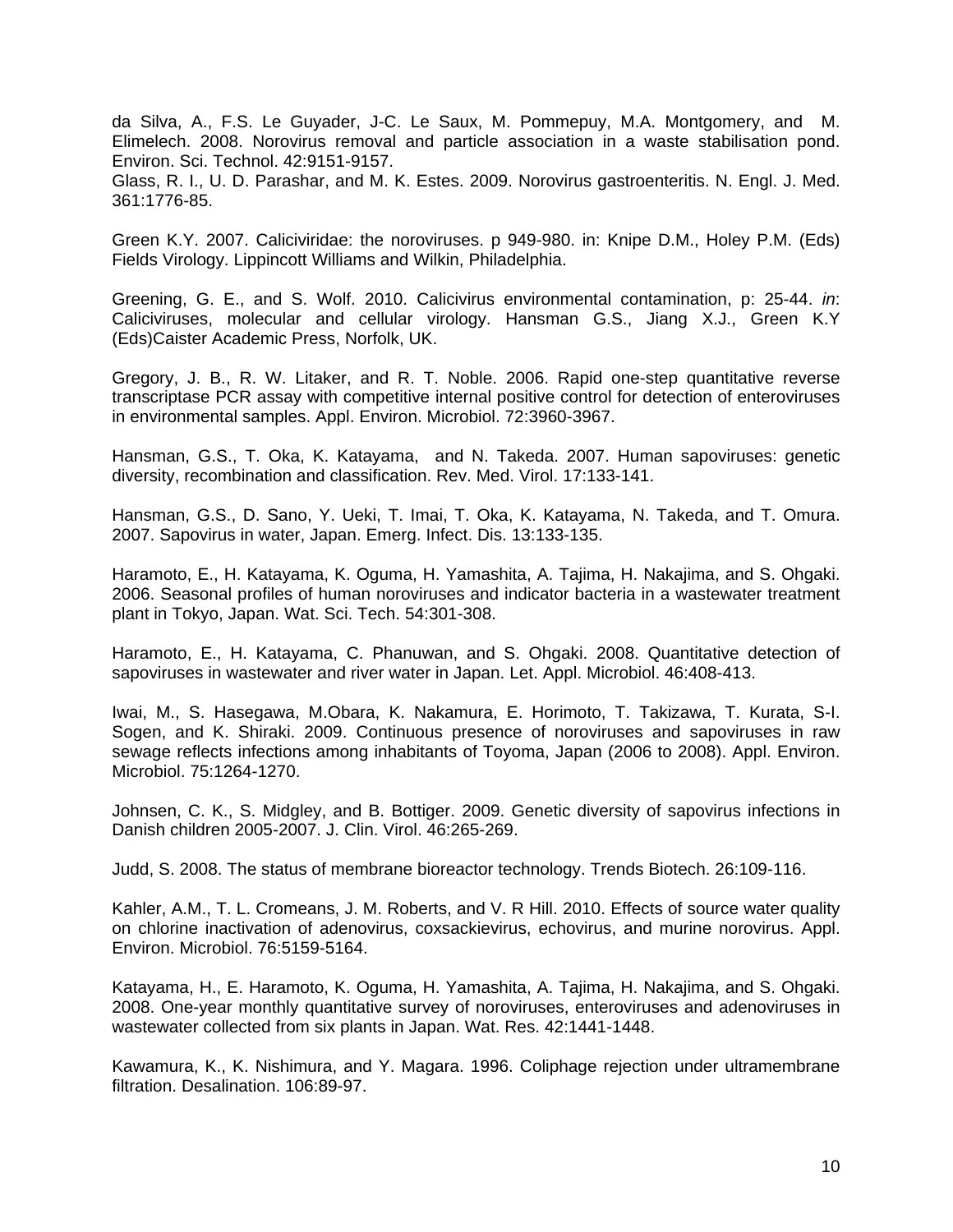Kitajima, M., T. Oka, E. Haramoto, C. Phanuwan, N. Takeda, K. Katayama, and H. Katayama. 2010. Genetic diversity of genogroup IV noroviruses in wastewater in Japan. Lett. Appl. Microbiol. 52:181-184.

Koopmans, M., and E. Duizer. 2004. Foodborne viruses: an emerging problem. Int. J. Food Microbiol. 90:23-41.

Kuo, D. H. W., F. S. Simmons, S. Blair, E. Hart, J. B.Rose, and I. Xagoraraki. 2010. Assessment of human adenovirus removal in a full-scale membrane bioreactor treating municipal wastewater. Wat. Res. 44:1520-1530.

La Rosa, G., M. Iaconelli, M. Pourshaban, M. Fratini, and M. Muscillo. 2010. Molecular detection and genetoc diversity of norovirus genogroup IV: a yearlong monitoring of sewage throughout Italy. Arch. Virol. 155:589-593.

Le Guyader, F. S., S. Parnaudeau, J. Schaeffer, A. Bosch, F. Loisy, M. Pommepuy, and R. L. Atmar. 2009. Detection and quantification of noroviruses in shellfish. Appl. Environ. Microbiol. 74:618-624.

Lesjean, B., A. Tazi-Pain, D. Thuare, H. Moeslang, and H. Buisson. 2011. Ten persistent myths and the realities of membrane bioreactor technology for municipal applications. Wat. Sci. Tech. 63:32-39.

Lesjean, B., and E. H. Huisjes. 2008. Survey of the European MBR market: trends and perspectives. Desalination 231:71-81.

Lodder W.J., and A. M. de Roda Husman. 2005. Presence of noroviruses and other enteric viruses in sewage and surface waters in the Netherlands. Appl. Environ. Microbiol. 71:1453- 1461.

Lysen, M., M. Thorhagen, M. Brytting, M. Hjertqvist, Y. Andersson, and K-O. Hedlund. 2009. Genetic diversity among food-borne and waterborne norovirus strains causing outbreak in Sweden. J. Clin. Microbiol. 47:2411-2418.

Maalouf, H., M. Pommepuy, and F. S. Le Guyader. 2010. Environmental conditions leading to shellfish contamination and related outbreaks. Food Environ. Virol. 2:136-145.

Mara, D., and A. Sleigh. 2010. Estimation of norovirus infection risks to consumers of wastewater-irrigated food crops eaten raw. J. Wat. Health 8:39-43.

Monpoeho, S., A. Maul, B. Mignotte-Cadiergues, L. Schwartzbrod, S. Billaudel, and V. Ferre. 2001. Best viral elution method available for quantification of enteroviruses in sludge by both cell culture and reverse transcription-PCR. Appl. Environ. Microbiol. 67:2484-2488.

Myrmel, M., E. M. M.Berg, B. Grinde, and E. Rimstad. 2006. Enteric viruses in inlet and outlet samples from sewage treatment plants. J. Wat. Health. 04:197-209.

Nordgren, J., A. Matussek, A. Mattsson, L. Svensson, and P-E. Lindgren. 2009. Prevalence of norovirus and factors influencing virus concentrations during one year in a full-scale wastewater treatment plant. Wat. Res. 43:1117-1125.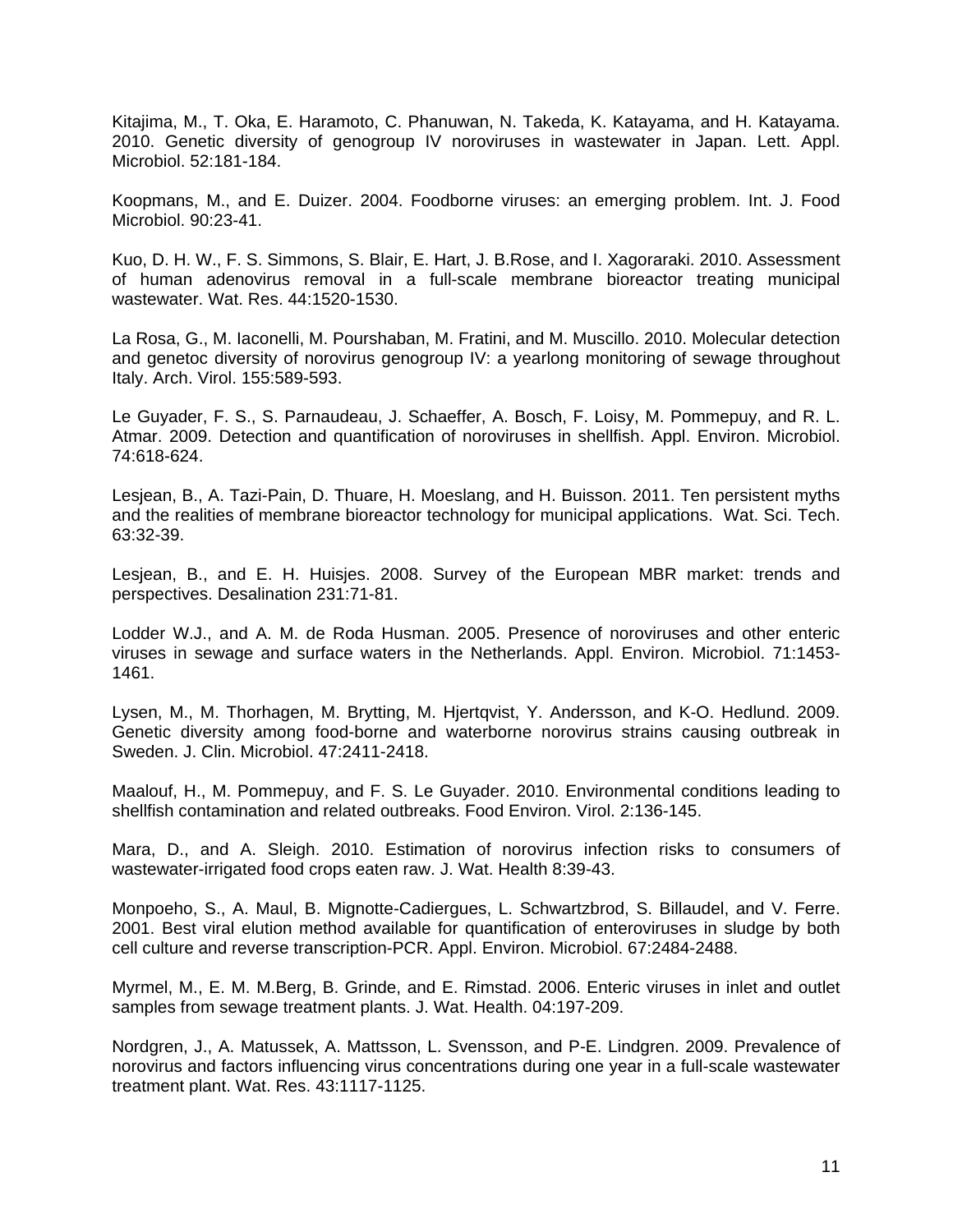Oka T., K. Katayama, G. S. Hansman, T. Kageyama, S. Ogawa, F-T. Wu, and N. Takeda. 2006. Detection of human sapovirus by real-time reverse transcription polymerase chain reaction. J. Med. Virol. 78:1347-1353.

Ottoson, J., A. Hansen, B. Björlenius, H. Norder, and T. A. Strenstrôm. 2006. Removal of viruses, parasitic protozoa and microbial indicators in conventional and membrane processes in a wastewater pilot plant. Wat. Res. 40:1449-1457.

Phillips, G., C. C. Tam, L. C. Rodrigues, and B. Lopman. 2010. Risk factor for symptomatic and asymptomatic norovirus infection in the community. Epidemiol. Infect. doi 10.1017/S0950268810002839.

Pinto, R. M., M. I. Costafreda, and A. Bosch. 2009. Risk assessment in shellfish-borne outbreaks of hepatitis A. Appl. Environ. Microbiol. 75:7350-7355.

Sano, D., U. Perez-Sautu, S. Guix, R. M. Pinto, T. Miura, S. Okabe, and A. Bosch. 2011. Quantification and genotyping of human sapoviruses in the Llobregat river catchment, Spain. Appl. Environ. Microbiol. 77:111-1114.

Sano D., Y. Ueki, T. Watanabe, and T. Omura. 2006. Membrane separation of indegenous noroviruses sewage sludge and treated wastewater. Wat. Sci. Tech. 54:77-82.

Scallan, E., P. M. Griffin, F. J. Angulo, R. V. Tauxe, and R. M. Hoekstra. 2011. Foodborne illness acquired in the United states-unspecified agents. Emerg. Inf. Dis. 17:16-22.

Serraca, L., M. Verani, R. Basttistini, I. Rossini, A. Carducci, and C. Ercolini. 2010. Evaluation of adenovirus and *E.coli* as indicators for human enteric viruses presence in mussels produced in la Spezia gulf (Italy). Let. Appl. Microbiol. 50:462-467.

Shang, C., H. M. Wong, and G. Chen. 2005. Bacteriophage MS-2 removal by submerged membrane bioreactor. Wat. Res. 39:4211-4219.

Simmons, F. J., D. H-W. Kuo, and I. Xagoraraki. 2011. Removal of human enteric viruses by a full-scale membrane bioreactor during municipal wastewater processing. Wat. Res.: on-line firts.

Svraka, S., H. Vennema, B. van der Veer, K-O Hedlund, M. Thorhagen, J. Siebenga, E. Duizer, and M. Koopmans. 2010. Epidemiology ad genotype analysis of emerging sapovirus-associated infections across Europe. J. Clin. Microbiol. 48:2191-2198.

Trujilo, A. A., K. A. McCaustland, D-P. Zheng, L. A. Hadley, G. Vaughn, S. M. Adams, T. Ando, R. I. Glass, and S. S. Monroe. 2006. Use of Taq-Man real-time reverse transcription PCR for rapid detection quantification and typing of norovirus. J . Clin. Microbiol. 44:1405-1412.

Ueki, Y., D. Sano, T. Watanabe, K. Akiyama, and T. Omura. 2005. Norovirus pathway in water environment estimated by genetic analysis of strains from patients of gastroenteritis , sewage, treated wastewater, river water and oysters. Wat. Res. 39:4271-4280.

van der Berg, H., W. Lodder, W. van der Poel, H. Vennema, and A-M. de Roda Husman. 2005. Genetic diversity of noroviruses in raw and treated sewage water. Res Microbiol. 156:532-540.

Zheng, X., and J. Liu. 2007. Virus rejection with two model human enteric viruses in membrane bioreactor system. Sci. China Ser B-Chem. 50:397-404.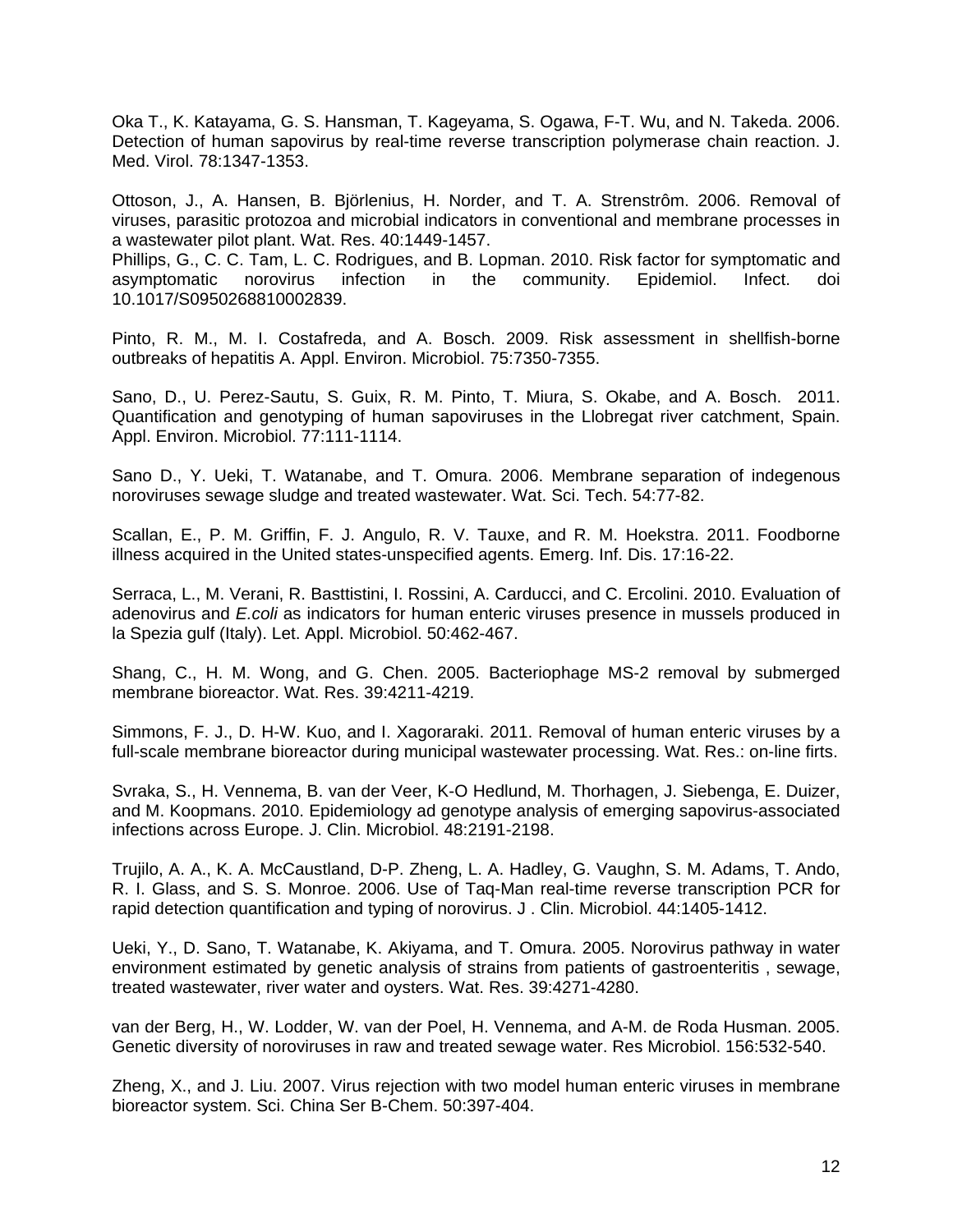# Table 1: Extraction efficiency

|            |     |    | Influent Aeration basin Membrane effluent Effluent Solid sludge |    |  |
|------------|-----|----|-----------------------------------------------------------------|----|--|
| ${<}1\%$   | 6   | 8  |                                                                 |    |  |
| $1 - 10\%$ | -11 |    |                                                                 |    |  |
| $>10\%$    | 14  |    | 31                                                              | 16 |  |
| Total      | 31  | 15 | 32                                                              | 16 |  |

Numbers represent the extraction efficiency quantified by calculating the percent loss of Mengovirus nucleic acid during extraction of each sample type.

<u> 1980 - Johann Barnett, fransk politik (f. 1980)</u>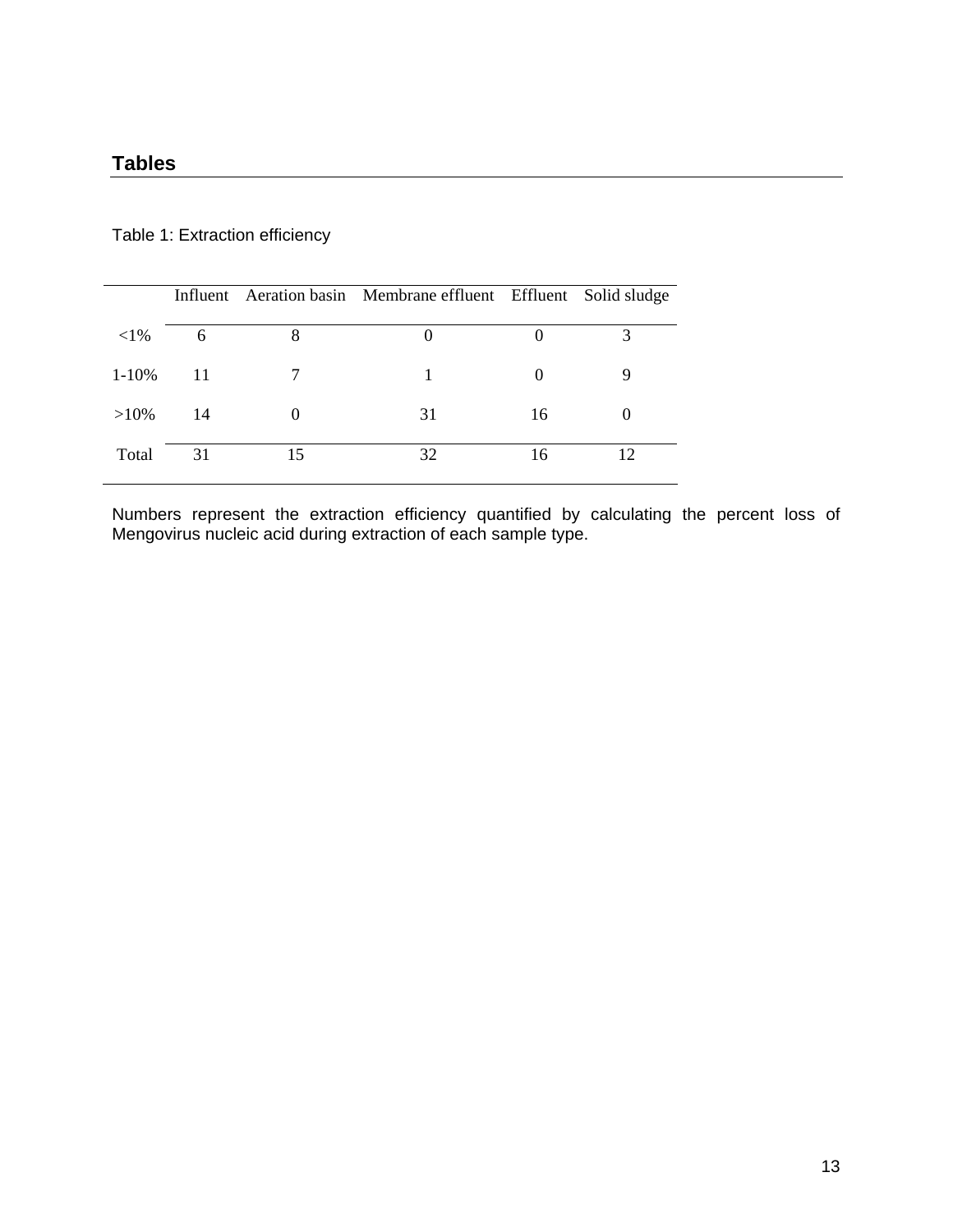| Month    | NoV        | SaV        | E. coli    |  |
|----------|------------|------------|------------|--|
| October  | Not cal.   | $\geq$ 2.7 | Not cal.   |  |
| November | 1.3        | $\geq 2.1$ | Not cal.   |  |
|          | 0.9        | $\geq1.7$  |            |  |
| December | $\geq 3.8$ | $\geq$ 2.2 | 5.1        |  |
|          | 3.3        | $\geq 2.1$ | $\geq 5.0$ |  |
| January  | 3.9        | $\geq 3.1$ | $\geq 4.9$ |  |
|          | 3.7        | $\geq 3.1$ | $\geq1.7$  |  |
| February | $\geq 5.8$ | $\geq$ 3.3 | $\geq 5.3$ |  |
|          | $\geq 6.8$ | $\geq 3.1$ | $\geq 5.2$ |  |
| March    | 5.2        | $\geq 3.3$ | 5.1        |  |
|          | $\geq 6.6$ | $\geq 3.0$ | $\geq 5.3$ |  |
| April    | 5.2        | $\geq1.8$  | $\geq 5.5$ |  |
|          | $\geq 5.8$ | $\geq 4.1$ | $\geq 5.7$ |  |
| May      | 4.8        | 2.3        | $\geq 5.7$ |  |
|          | $\geq 5.2$ | $\geq$ 2.5 | $\geq 5.6$ |  |
| June     | Not cal.   | $\geq1.9$  | $\geq 5.4$ |  |

Table 2: MBR Log Removal Efficacy

Removal efficiency is expressed in Log, based on the influent and effluent concentrations calculated. For two samples NoV removal cannot be calculated (not cal.) as influent was below the limit of sensitivity. In October and November no analysis was performed for E. coli.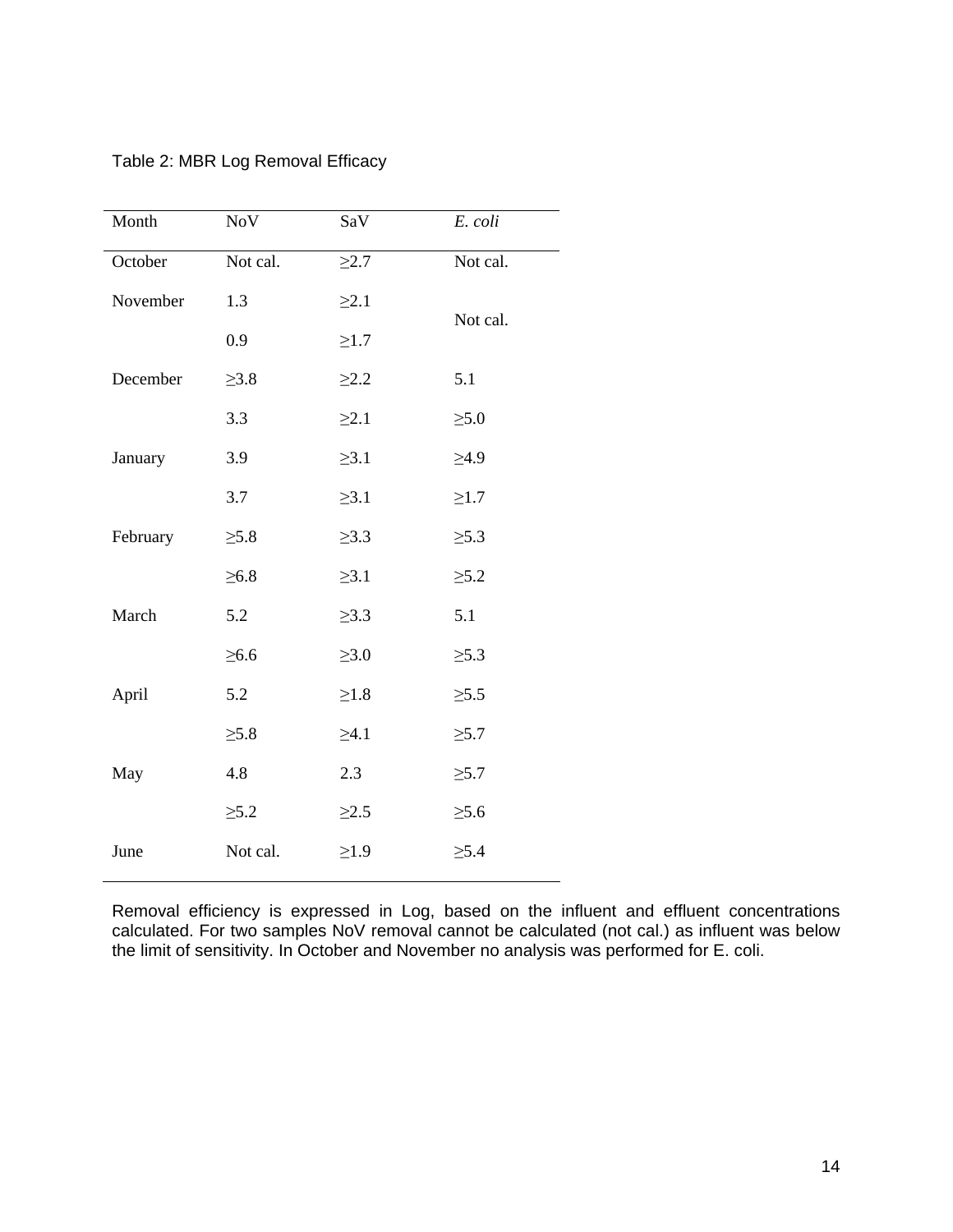| Month    | $GI$ (genomic copies/ $Kg$ )      | $GII$ (genomic copies/ $Kg$ )     |
|----------|-----------------------------------|-----------------------------------|
| November | $2.6 \times 108 - 2 \times 104$   | $\leq$ 2 x 104 - $\leq$ 2 x 104   |
| December | $\leq$ 2 x 104 - nc               | $\leq$ 2 x 104 - nc               |
| January  | $6.9 \times 108 - 8.4 \times 106$ | $9.0 \times 107 - 2.7 \times 108$ |
| February | $1.1 \times 108$ - nc             | $6.2 \times 107$ - nc             |
| March    | $5.6 \times 108 - nc$             | $9.0 \times 108$ - nc             |
| April    | $3.1 \times 105 - 2.4 \times 106$ | $1.0 \times 106 - 4.3 \times 106$ |
| May      | $1.1 \times 107 - 1.8 \times 108$ | $8.6 \times 107 - 8.1 \times 105$ |
| June     | $8.0 \times 108$                  | $7.9 \times 108$                  |

Nc: sample not collected.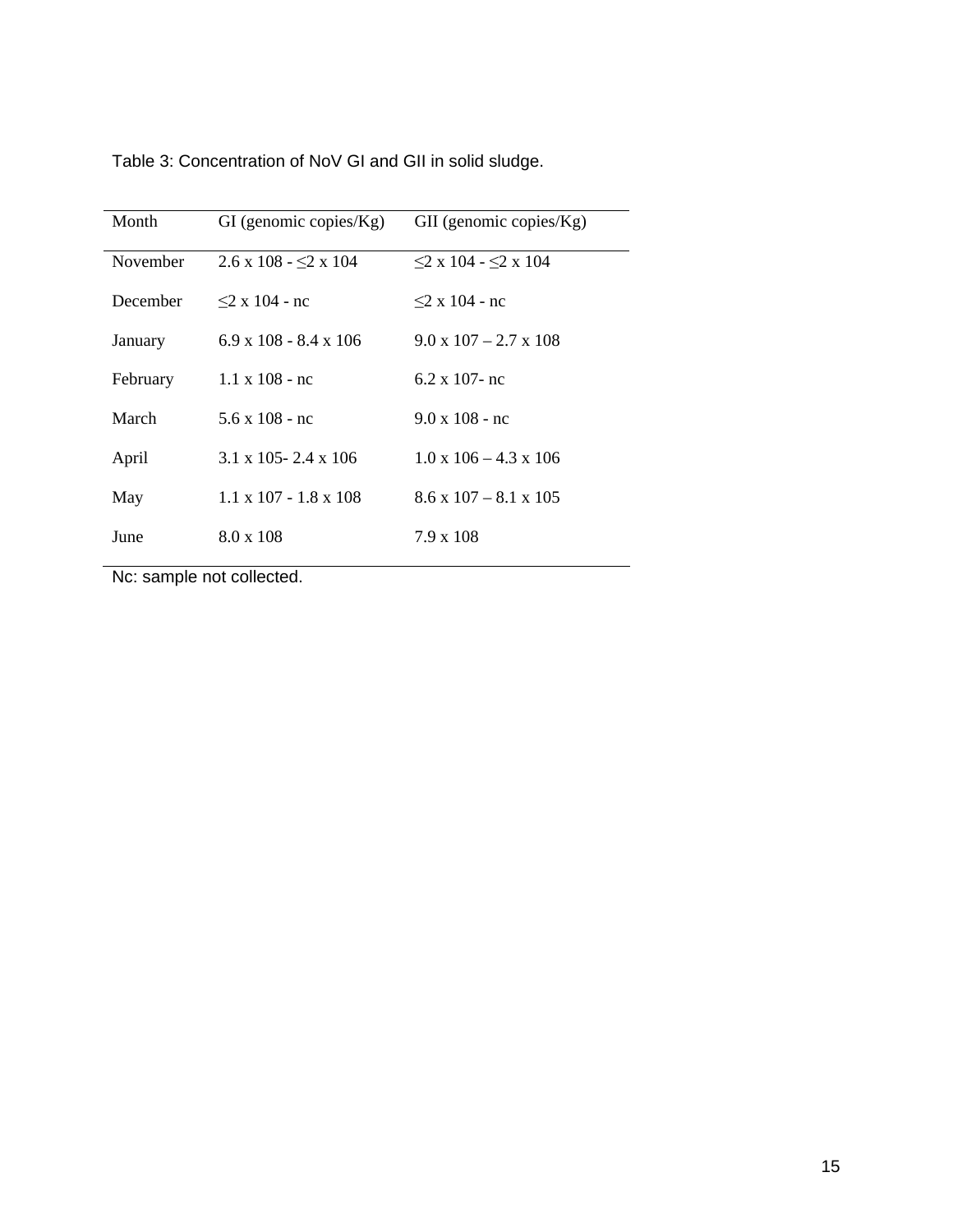# **Figures legends**

Figure 1: Process Diagram of MBR plant including locations of sampling points.

Influent samples (A), and effluent samples (E) were collected from automatic samplers (representative of a 24-hour period). Membrane effluent samples (C and D) are spontaneous, collected from water flowing at the time of collection. Grab samples were collected near the top of the aeration basin (B), as well as from the collection basin for solid (post-centrifugation) sludge (F).

Figure 2: Calicivirus, adenovirus and E. coli detection in the MBR plant.

Concentrations detected in influent (black triangle) or effluent (black square) for NoV (A), SaV (B), AdV (C), and E. coli (D) are expressed as log10 genome copies/Liter for NoV and SaV; semiquantitative estimation based on CT values for AdV or log10 CFU/100mL for E. coli.

Figure 3: Norovirus quantification in the MBR plant.

NoV GI (black triangle), GII (back square), and GIV (white circle) were detected and quantified in the influent (A), aeration basin (B), membrane effluent (C), and plant effluent (D). Concentrations are expressed in log10 genome copies/Liter for the study period (October to June). The dashed lines indicate limits of detection. The limit of detection varies by sample type.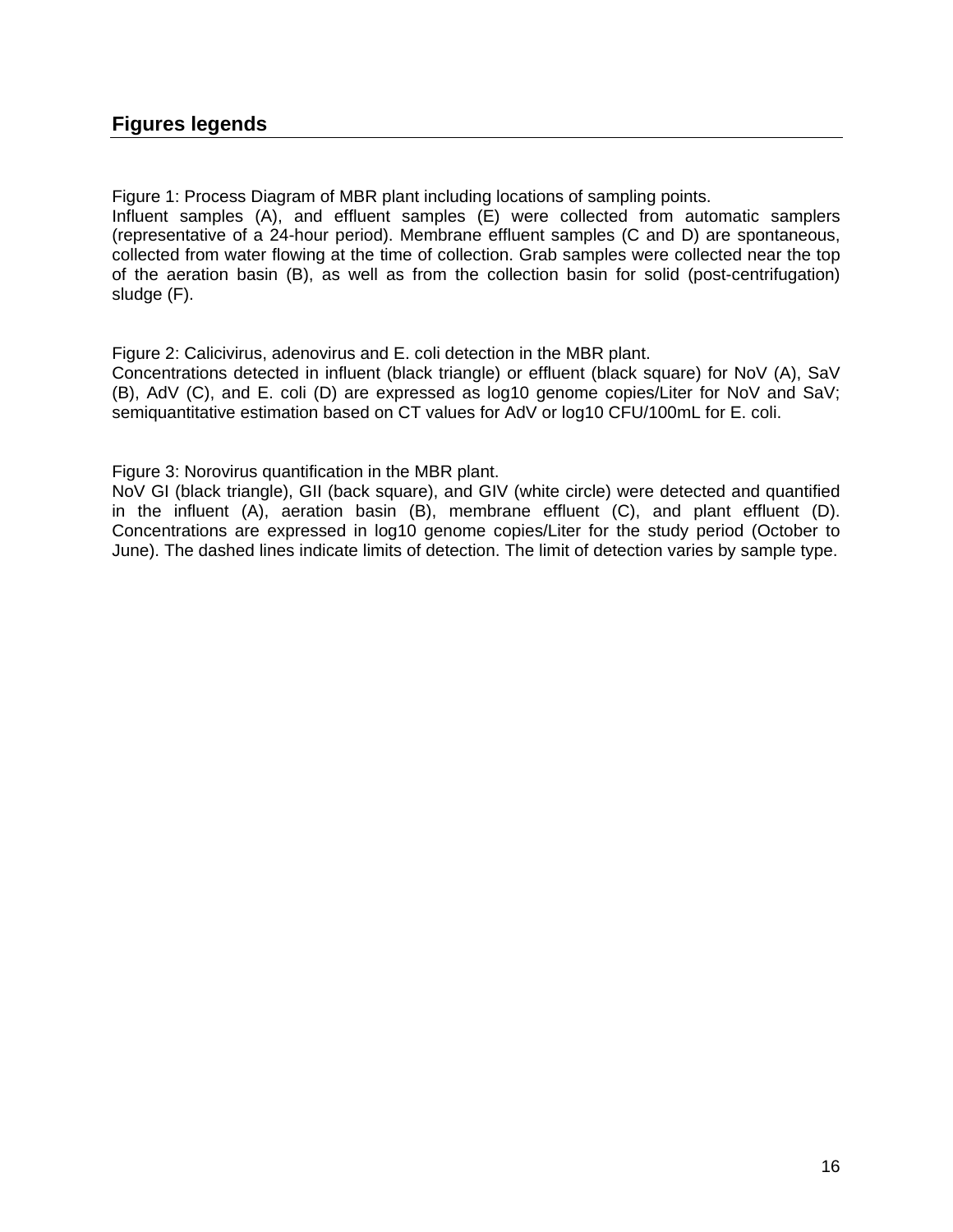Figure 1

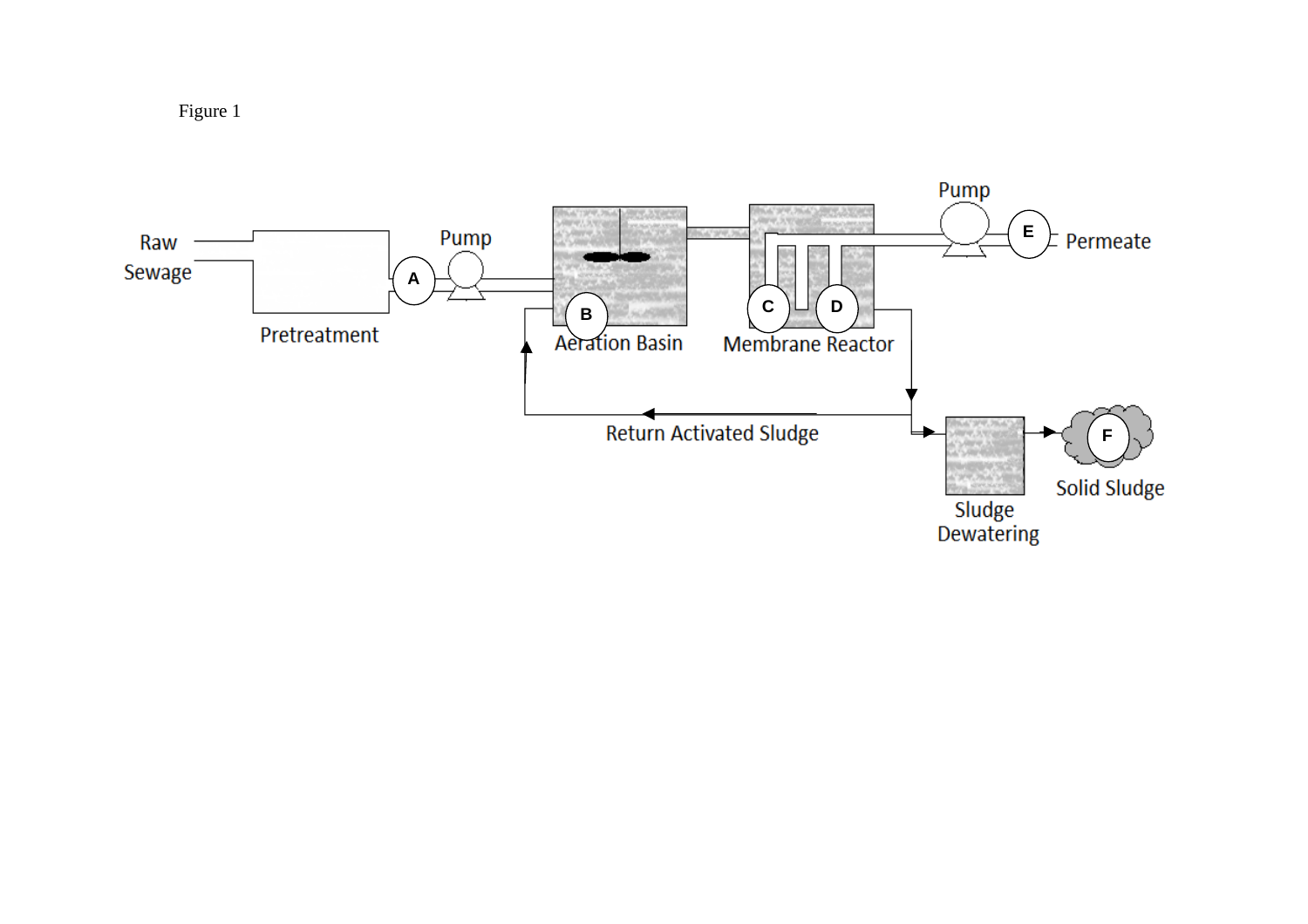